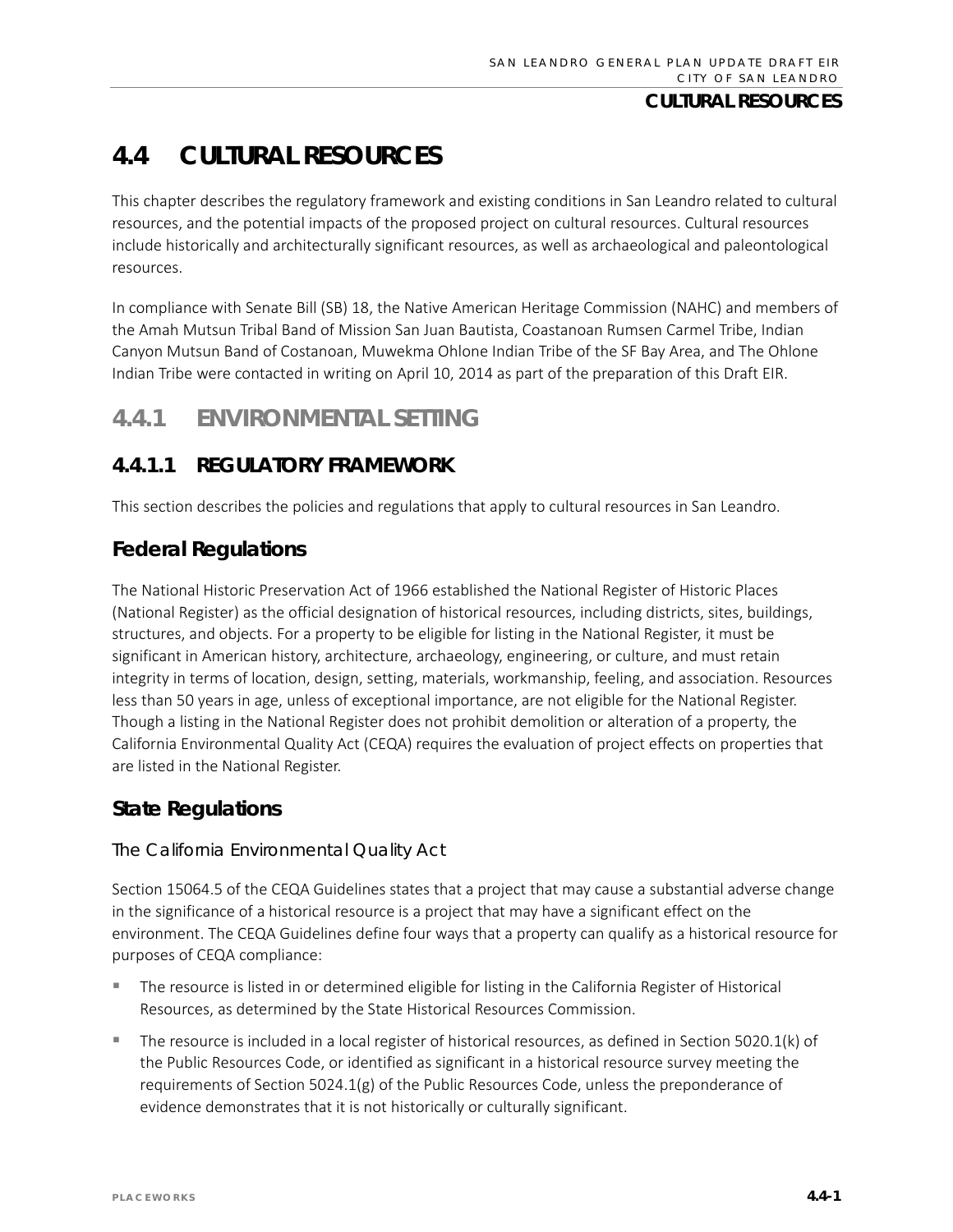- $\blacksquare$  The lead agency determines the resource to be significant in the architectural, engineering, scientific, economic, agricultural, educational, social, political, military, or cultural annals of California, as supported by substantial evidence in light of the whole record.
- The lead agency determines that the resource may be a historical resource as defined in Public Resources Code Sections 5020.1(j) or 5024.1 (CEQA Guidelines Section 15064.5) which means, in part, that it may be eligible for the California Register.

In addition, Public Resources Code Section 21083.2 and Section 15126.4 of the CEQA Guidelines specify lead agency responsibilities to determine whether a project may have a significant effect on archaeological resources. If it can be demonstrated that a project will damage a unique archaeological resource, the lead agency may require reasonable efforts for the resources to be preserved in place or left in an undisturbed state. Preservation in place is the preferred approach to mitigation. The Public Resources Code also details required mitigation if unique archaeological resources are not preserved in place.

Section 15064.5 of the CEQA Guidelines specifies procedures to be used in the event of an unexpected discovery of Native American human remains on non-federal land. These provisions protect such remains from disturbance, vandalism, and inadvertent destruction, establish procedures to be implemented if Native American skeletal remains are discovered during construction of a project, and establish the NAHC as the authority to identify the most likely descendant and mediate any disputes regarding disposition of such remains.

#### *California Register of Historic Resources (California Register)*

The California Register establishes a list of properties to be protected from substantial adverse change (Public Resources Code Section 5024.1). The State Office of Historic Preservation (OHP) has determined that buildings, structures, and objects 45 years or older may be of historical value. A historical resource may be listed in the California Register if it meets any of the following criteria:

- It is associated with events that have made a significant contribution to the broad patterns of California's history and cultural heritage.
- It is associated with the lives of persons important in California's past.
- It embodies the distinctive characteristics of a type, period, region, or method of construction, or represents the work of an important creative individual, or possesses high artistic value.
- It has yielded or is likely to yield information important in prehistory or history.

The California Register includes properties that are listed or have been formally determined eligible for listing in the National Register, State Historical Landmarks, and eligible Points of Historical Interest. Other resources that may be eligible for the California Register, which require nomination and approval for listing by the State Historic Resources Commission, include resources contributing to the significance of a local historic district, individual historic resources, historical resources identified in historic surveys conducted in accordance with OHP procedures, historic resources or districts designated under a local ordinance consistent with the procedures of the State Historic Resources Commission, and local landmarks or historic properties designated under local ordinance.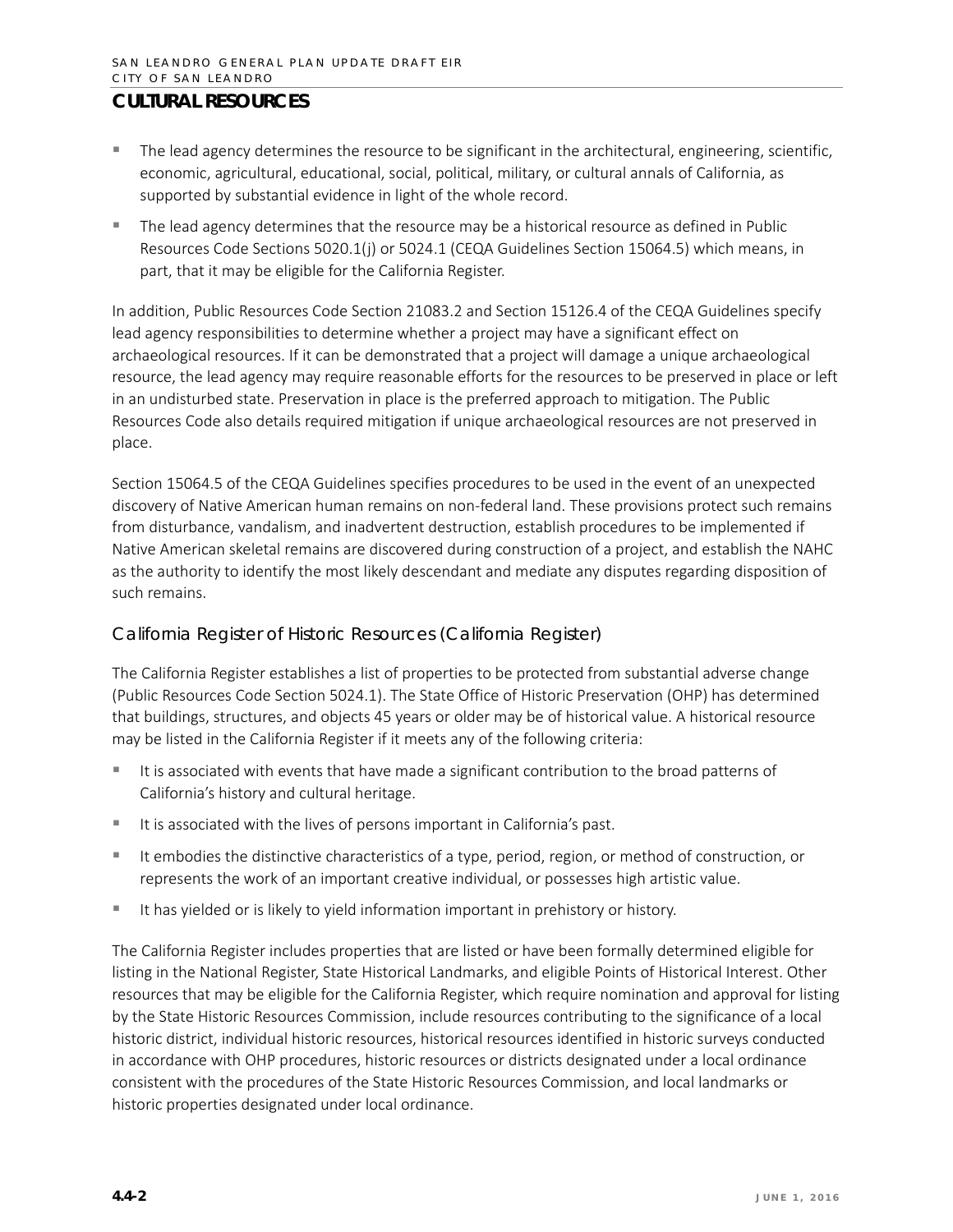#### *California Historical Building Code, California Code of Regulations, Title 24, Part 8*

The California Historical Building Code, defined in Sections 18950 to 18962 of Division 13, Part 2.7 of Health, and Safety Code, provides regulations and standards for the rehabilitation, preservation, restoration (including related construction), or relocation of historical buildings, structures, and properties deemed by any level of government as having importance to the history, architecture, or culture of an area.

#### *Health and Safety Code Sections 7052 and 7050.5*

Section 7052 of the Health and Safety Code states that the disturbance of Native American cemeteries is a felony. Section 7050.5 requires that construction or excavation be stopped in the vicinity of discovered human remains until the county coroner can determine whether the remains are those of a Native American. If determined to be Native American, the coroner must contact the California NAHC within 24 hours of this identification. A NAHC representative will then identify a Native American Most Likely Descendant (MLD) to inspect the site and provide recommendations for the proper treatment of the remains and associated grave goods. In addition, CEQA Guidelines Section 15064.5 specifies the procedures to be followed in case of the discovery of human remains on non-federal land. The disposition of Native American burials falls within the jurisdiction of the NAHC.

#### *Public Resources Code Section 5097*

Public Resources Code Section 5097 specifies the procedures to be followed in the event of the unexpected discovery of human remains on non-federal public lands. The disposition of Native American burials fall within the jurisdiction of the NAHC, which prohibits willfully damaging any historical, archaeological, or vertebrate paleontological site or feature on public lands.

#### *Senate Bill 18*

SB 18, which went into effect January 1, 2005, set forth requirements for local governments (cities and counties) to consult with Native American tribes to aid in the protection of traditional tribal cultural places through local land use planning. The intent of SB 18 is to provide California Native American tribes an opportunity to participate in local land use decisions at an early stage of planning for the purpose of protecting or mitigating impacts to cultural places. The purpose of involving tribes at these early planning stages is to allow consideration of cultural places in the context of broad local land use policy prior to the making of individual site-specific, project-level land use designations by a local government. Under SB 18, local governments are required to conduct consultation with California Native American tribes when a General Plan Amendment occurs or if open space is being developed for the first time.

#### *Assembly Bill 52*

The Native American Historic Resource Protection Act (Assembly Bill 52 or AB 52), which went into effect July 1, 2015, sets forth a proactive approach intended to reduce the potential for delay and conflicts between Native American and development interests. AB 52 adds "tribal cultural resources" (TCR) to the specific cultural resources protected under CEQA, and requires lead agencies to notify relevant tribes about development projects. It also mandates lead agencies to consult with tribes if requested by the tribe, and sets the principles for conducting and concluding consultation.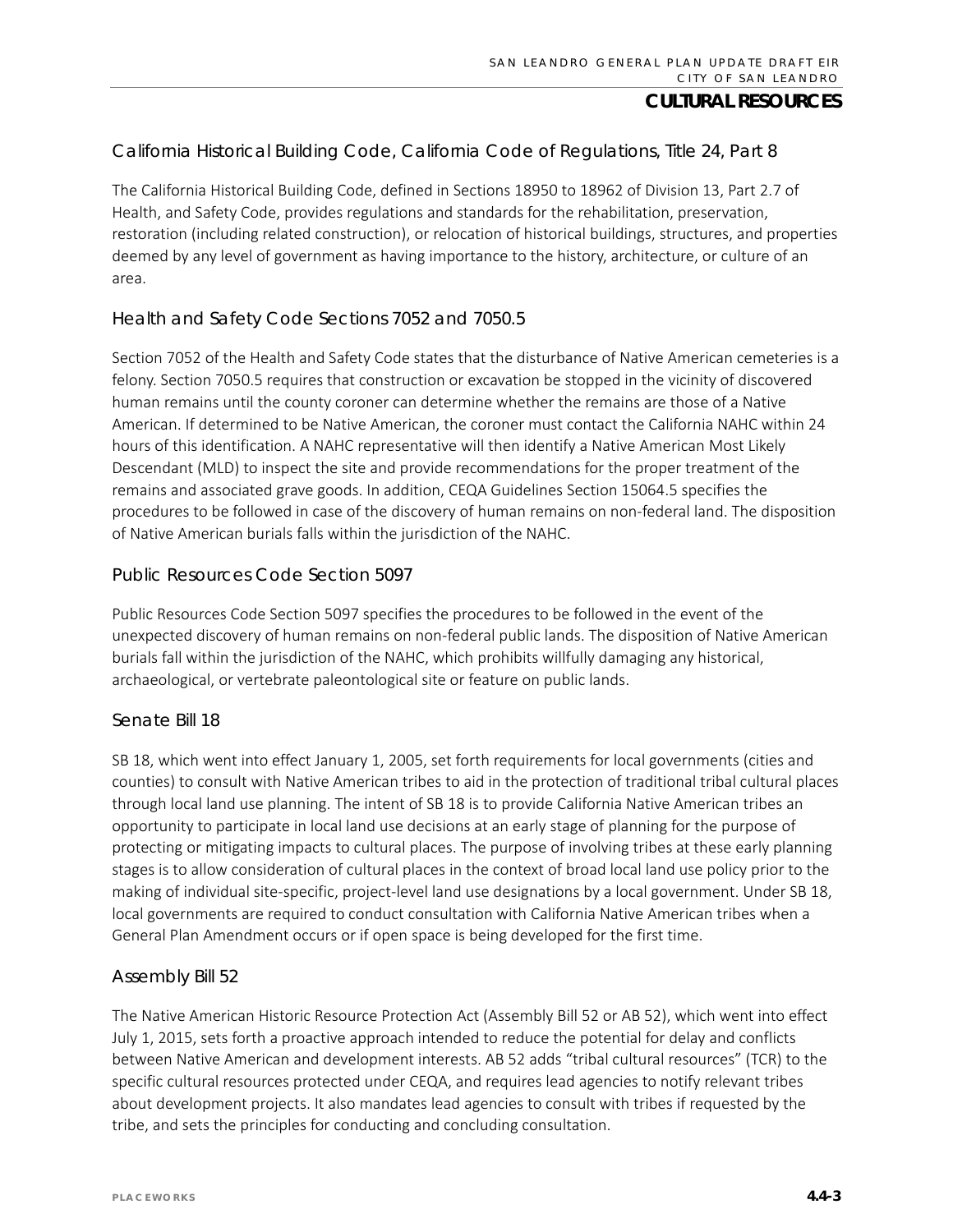Projects subject to AB 52 are those that file a notice of preparation for an EIR or notice of intent to adopt a negative or mitigated negative declaration on or after July 1, 2015. The Governor's Office of Planning and Research (OPR) has until July 1, 2016, to develop guidelines, and the NAHC has until then to inform tribes which agencies are in their traditional area. In absence of the adopted guidelines, OPR suggests addressing if the project would cause a substantial adverse change in the significance of a TCR as defined in Public Resources Code 21074.

Under AB 52, a TCR is defined as a site, feature, place, cultural landscape (must be geographically defined in terms of size and scope), sacred place, and object with cultural value to a California Native American tribe that are either included or eligible for inclusion in the California Register of Historic Resources or included in a local register of historical resources. Or the lead agency, supported by substantial evidence, chooses at its discretion to treat the resource as a TCR. $<sup>1</sup>$  $<sup>1</sup>$  $<sup>1</sup>$ </sup>

Because the Notice of Preparation for this EIR was filed prior to July 1, 2015, tribal consultation in compliance with AB 52 was not required for this EIR. Nonetheless, the evaluation of potential impacts to Tribal Cultural Resources (TCRs) is addressed below in Section 4.4.3, Impact Discussion, of this chapter.

### **Local Regulations**

Title 4, Public Welfare, Chapter 4-26, Historic Preservation, of the San Leandro Municipal Code (Municipal Code) establishes regulations for the identification, designation, protection, enhancement, perpetuation and use of historical resources including buildings, structures, objects, signs, features, sites, archaeological resources, cultural landscapes, places and areas within the city that reflect special elements of San Leandro's historical, architectural, archaeological, cultural or aesthetic heritage.<sup>[2](#page-3-1)</sup> This chapter of the Municipal Code includes regulations for the recording, designation, and alterations to the historic resources within the city, as well as procedures for the demolition, destruction, relocation, or removal of a designated historic resource.

## **4.4.1.2 EXISTING CONDITIONS**

This section provides an overview of the history of San Leandro and of resources of historical significance that may be affected by the proposed project.

## **Paleontological Resources**

Paleontological resources (fossils) are the remains and/or traces of prehistoric plant and animal life exclusive of human remains or artifacts. Fossil remains such as bones, teeth, shells, and wood are found in the geologic deposits (rock formations) in which they were originally buried. Paleontological resources represent a limited, non-renewable, sensitive scientific and educational resource. The potential for fossil remains at a location can be predicted through previous correlations established between the fossil occurrence and the geologic formations where they were buried. For this reason, geologic knowledge of a particular area and the paleontological resource sensitivity of particular rock formations, make it possible

 $1$  Public Resources Code (PRC) Sections 21074(a)(1) and (2).

<span id="page-3-1"></span><span id="page-3-0"></span><sup>&</sup>lt;sup>2</sup> City of San Leandro Municipal Code Title 4, Public Welfare, Chapter 4-26, Historic Preservation, Article 1, Purpose, Section 4-26-100.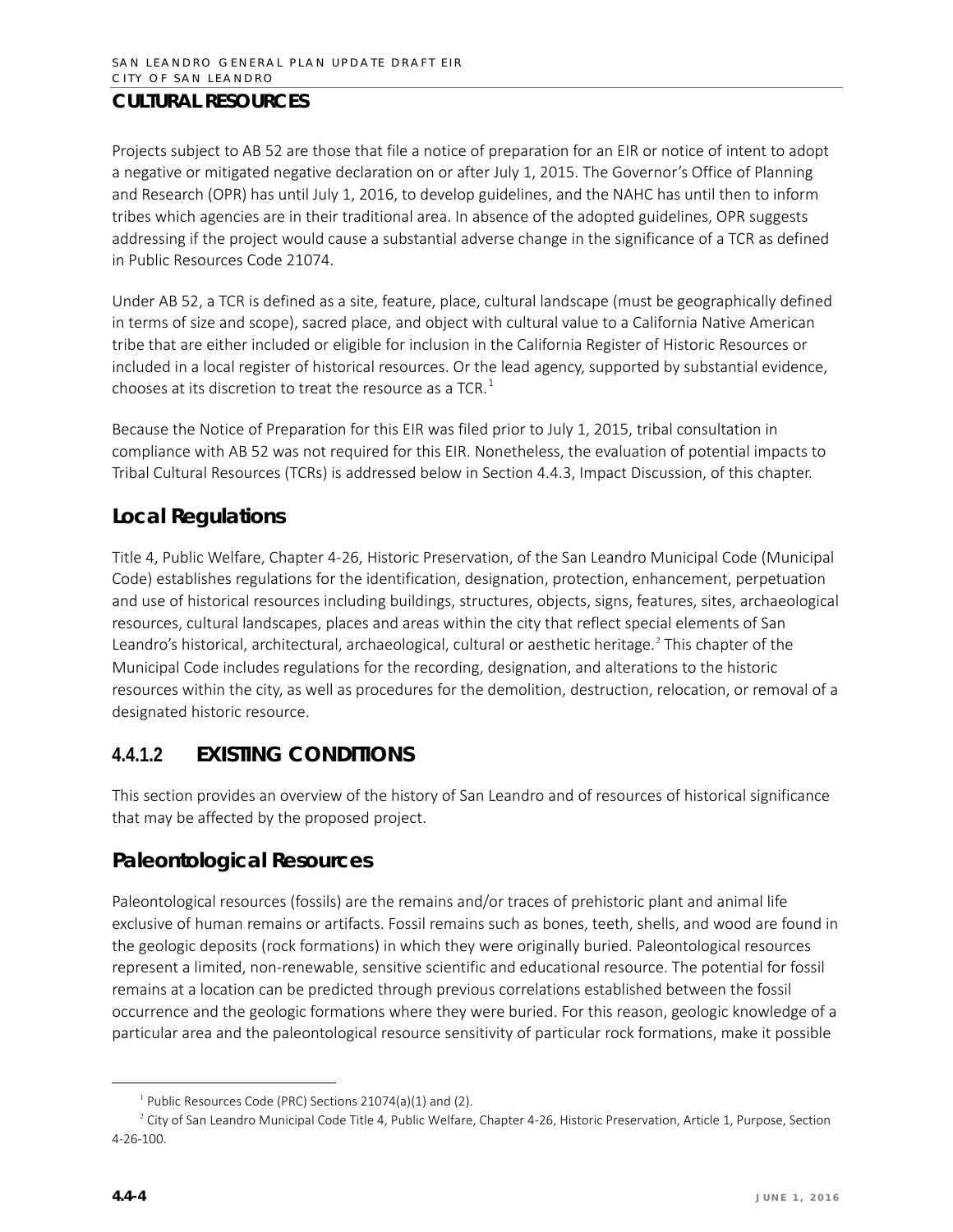to predict where fossils will or will not be encountered. However, a search of the of the University of California's Museum of Paleontology at Berkeley database was completed and concluded there were no recorded fossil localities within San Leandro.<sup>[3](#page-4-0)</sup>

### **Archaeological Resources**

Archaeological resources are the physical remnants of prehistoric or historic human activity. These can include human remains and artifacts, including, but not limited to, tools, portions of building structures or foundations, food, and refuse. San Leandro was home to Native Americans for more than 3,000 years before the first European settlers arrived. However, very few traces of native inhabitants remain today, although evidence of nearby sites and early records provides a picture of what life was like in the area prior to the arrival of Spanish explorers.<sup>[4](#page-4-1)</sup> San Leandro is in the territory that was once controlled by the Ohlone Indians, commonly known as the Costanoans, at the time of the European settlement.

The Ohlone were hunter gatherers who settled in large, permanent villages, often situated near fresh water sources. Specifically, the areas around the San Lorenzo Creek, and in areas with a presence of well-drained soils, it would have been a likely area for prehistoric people to live or gather resources.<sup>[5](#page-4-2)</sup>

According to the San Leandro 2002 General Plan,<sup>[6](#page-4-3)</sup> archaeologists and historians have identified at least ten archaeological sites in the city between San Leandro Creek and San Lorenzo Creek. Further, there are few remaining traces of the first 100 years of European settlement in San Leandro.<sup>[7](#page-4-4)</sup> An updated search of the archaeological basemaps at the Northwest Information Center, Sonoma State University confirmed that there are ten recorded archaeological sites in San Leandro.

### **Historical Resources**

#### *Local Historical Context*

As mentioned above, before the first European settlers arrived, the area now known as San Leandro was home to Native Americans for more than 3,000 years, and at least ten archaeological sites have been identified in the city between San Leandro Creek and San Lorenzo Creek consisting primarily of remnant shell mounds. Between 1820 and 1842, the area now known as San Leandro was divided through Spanish land grants; most of modern-day San Leandro was contained within the cattle ranches of Ignacio Peralta and Don Jose Joaquin Estudillo.<sup>[8](#page-4-5)</sup> As settlers, squatters, and "49ers" arrived in the early 1850s, the town was laid out in a grid of streets and became the seat of Alameda County in 1856. A catastrophic earthquake destroyed the County Courthouse in 1868, causing the county seat to be relocated to Oakland. The agricultural town continued to prosper and was incorporated as a City in 1872, reaching 2,300 residents by the turn of the twentieth century. At this time, farms and orchards in the city produced

<span id="page-4-0"></span><sup>&</sup>lt;sup>3</sup> Beard, Vicki, 2015, Tom Origer & Associates.

<sup>4</sup> City of San Leandro, 2002, *General Plan*, page 7-2.

<span id="page-4-2"></span><span id="page-4-1"></span><sup>5</sup> Beard, Vicki, 2014, *A Cultural Resources Survey for the San Leandro Shoreline Development Project*, page 3.

<span id="page-4-3"></span><sup>6</sup> City of San Leandro, 2002, *General Plan*, page 7-2.

<sup>7</sup> City of San Leandro, 2002, *General Plan*, page 7-2.

<span id="page-4-5"></span><span id="page-4-4"></span><sup>8</sup> City of San Leandro, 2002, *General Plan*, page 2-2.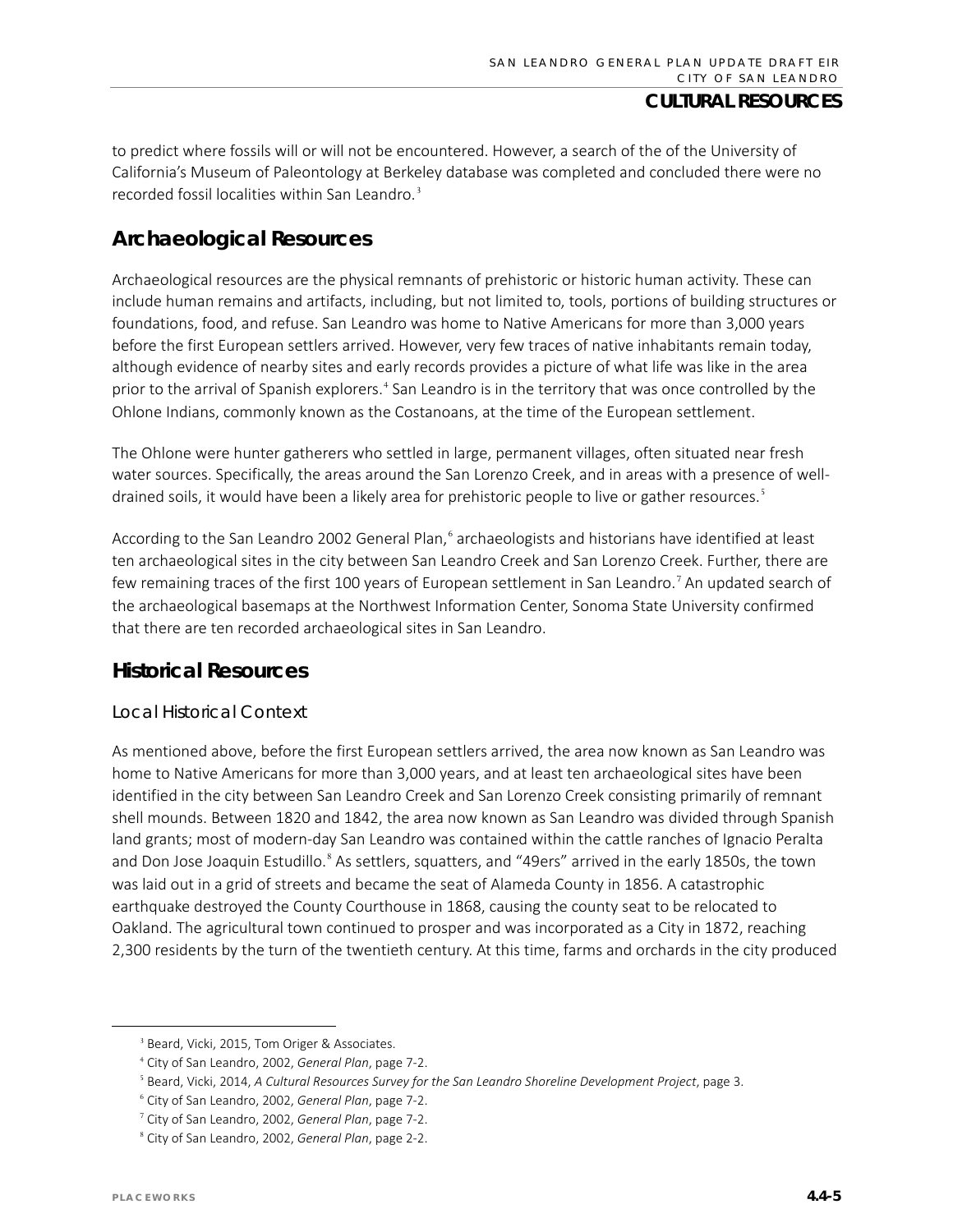a variety of fruits and vegetables, including cherries, tomatoes, onions, potatoes, asparagus, sugar beets, rhubarb, and apricots.[9](#page-5-0)

San Leandro continued to grow at a moderate pace during the first part of the twentieth century and had 14,000 residents by 1940.<sup>[10](#page-5-1)</sup> Neighborhoods took shape, and railroad corridors running through the city were developed with industry. Downtown was the center of commerce and civic life. It was in the 1940s and 1950s that much of San Leandro's current form and character took shape. Nearly half of the city's current housing stock was added during this era, initially created by the need for wartime housing and sustained by veterans and their families. The city's neighborhood shopping centers and commercial strips along East  $14^{th}$  Street date from this period. The city was among the fastest growing industrial centers in the Bay Area during the post-war years, adding 6,000 manufacturing jobs between 1947 and 1954. By the 1960s, the city's pace of growth reached its natural limit; hills became barriers for expansion and the city's shoreline was acquired for park use and new development shifted to smaller infill sites around the city.

Today, virtually none of the early settlement architectural sites exist. One exception, the Alta Mira Club and original home of Ignacio Peralta, still stands and is a designated California Historical Landmark and has been on the National Register of Historic Places since 1978.<sup>[11](#page-5-2)</sup> Several residential buildings built between 1870 and 1900 are still standing throughout the city, and were built in the vernacular or Victorian style of the time. From the early twentieth century, the Casa Peralta, originally built as a Victorian residence and remodeled as a Moorish villa in 1926, has been on the National Register of Historic Places since 1982.<sup>[12](#page-5-3)</sup> Other structures of historic value within the city include distinctive commercial buildings from the early 1900s, such as the Daniel Best Building, and pre-World War II residential buildings characterized by wellmaintained California bungalows, Craftsman and Prairie-style homes, and Mediterranean-style cottages.

Table 4.4-1 below identifies the historical resources throughout the city, and are shown on Figure 4.4-1.

#### *Federally and State Recognized Historic Resources*

The National Register requires that buildings be 50 years or older or prior to eligibility for a listing, while the State OHP has determined that buildings, structures, and objects 45 years or older may be of historical value and are therefore eligible for inclusion on the California Register. Table 4.4-1 below identifies federally and State recognized historical resources within San Leandro.

#### *Locally Recognized Historic Resources*

As shown in Table 4.4-1, the City of San Leandro has developed a list of historic and potentially historic buildings within its jurisdiction, which includes local, State, and federally designated historic properties.<sup>[13](#page-5-4)</sup>

<span id="page-5-0"></span><sup>9</sup> City of San Leandro, 2002, *General Plan*, page 2-2.

<span id="page-5-1"></span><sup>10</sup> City of San Leandro, 2002, *General Plan*, page 2-2.

<span id="page-5-2"></span><sup>11</sup> City of San Leandro, 2002, *General Plan*, page 7-2.

<sup>12</sup> City of San Leandro, 2002, *General Plan*, page 7-2.

<span id="page-5-4"></span><span id="page-5-3"></span><sup>13</sup> City of San Leandro, 2002, *General Plan*, pages 7-8 to 7-9.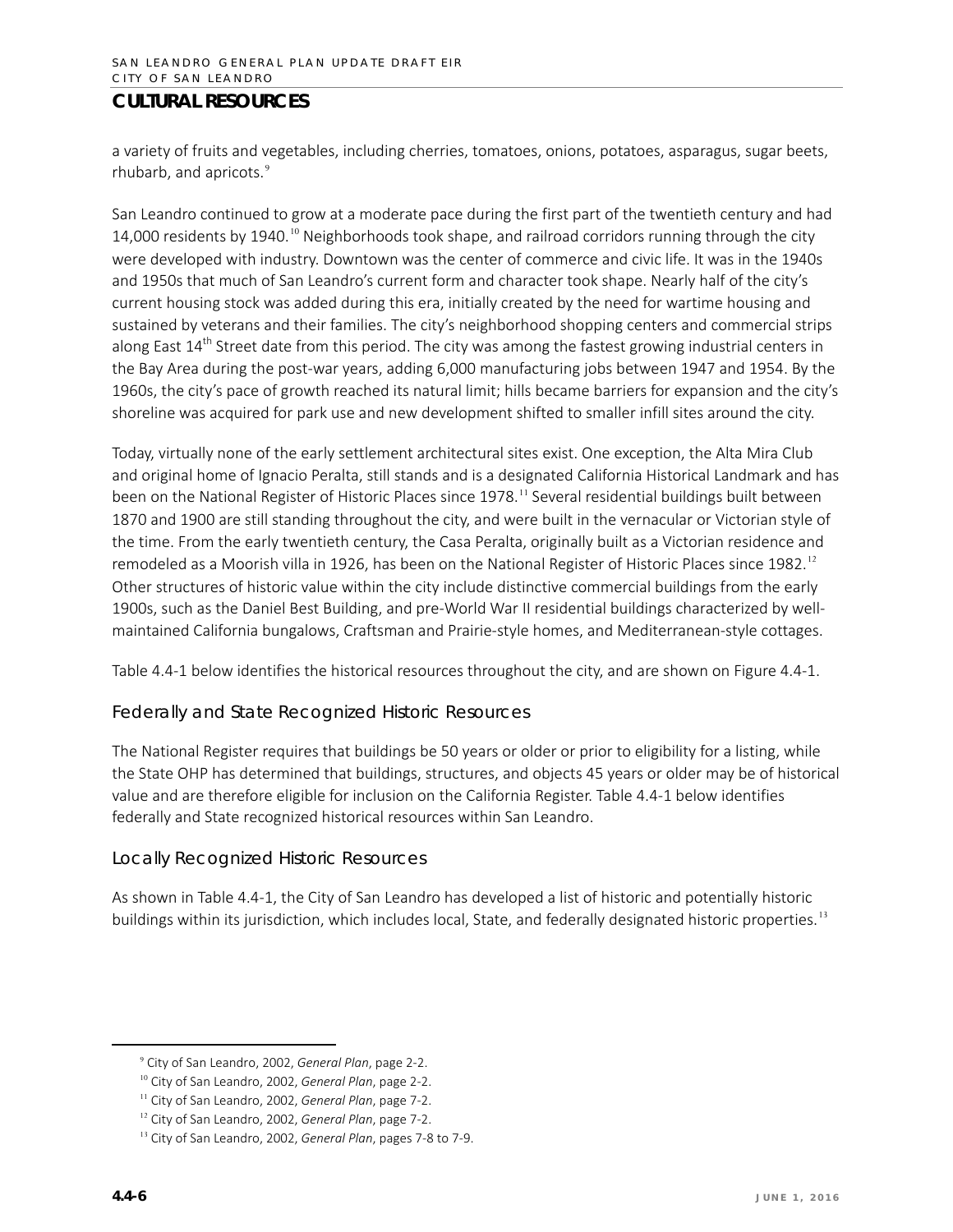#### CITY OF SAN LEANDRO **SAN LEANDRO GENERAL PLAN UPDATE EIR**

### **CULTURAL RESOURCES**



Source: City of San Leandro, 2014; Alameda County, 2013; PlaceWorks, 2014.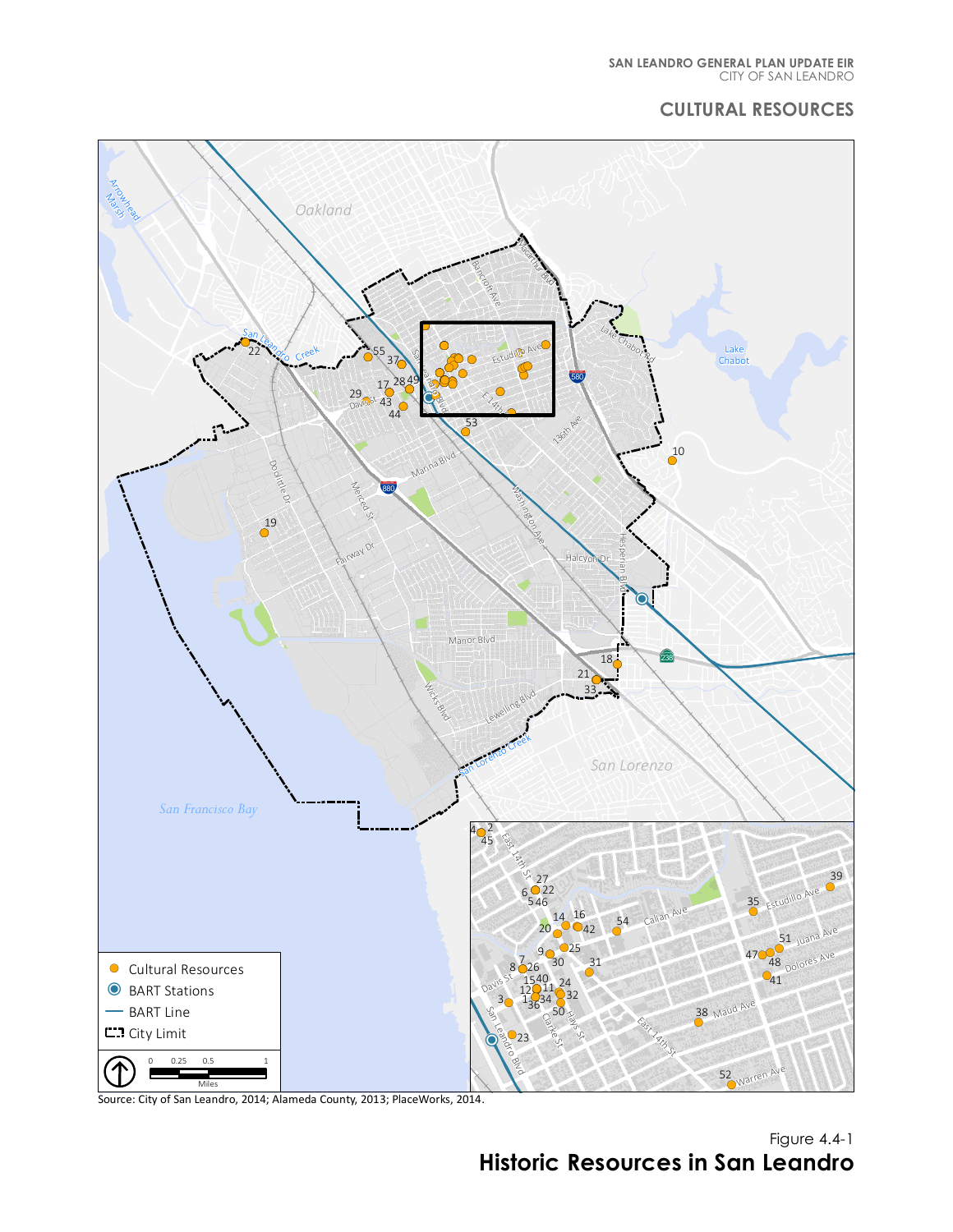#### TABLE 4.4-1 HISTORIC RESOURCES IN SAN LEANDRO

| <b>Number</b>                            | <b>Historic Resource</b>                                | Location <sup>a</sup>                            | Listed |  |  |  |  |
|------------------------------------------|---------------------------------------------------------|--------------------------------------------------|--------|--|--|--|--|
| <b>National Register</b>                 |                                                         |                                                  |        |  |  |  |  |
| $\mathbf{1}$                             | Casa Peralta                                            | 384 W. Estudillo Avenue                          | 1982   |  |  |  |  |
| 2                                        | Peralta House                                           | 561 Lafayette Avenue                             | 1978   |  |  |  |  |
|                                          | California Historical Landmarks                         |                                                  |        |  |  |  |  |
| 3                                        | Estudillo Home (site)                                   | 550 W. Estudillo Avenue                          | 1938   |  |  |  |  |
| 4                                        | Peralta House                                           | 561 Lafayette Avenue                             | 1938   |  |  |  |  |
| 5                                        | Rancho San Antonio (Peralta Grant)                      | NW Corner of E. 14 <sup>th</sup> /Hays Street    | 1936   |  |  |  |  |
| 6                                        | San Leandro Oyster Beds                                 | North Dike Road                                  | 1968   |  |  |  |  |
| California Points of Historical Interest |                                                         |                                                  |        |  |  |  |  |
| 7                                        | Alameda Courthouse (site)                               | Davis and Clarke streets                         | 1970   |  |  |  |  |
| 8                                        | Alameda County Gazette Newspaper (site)                 | Davis and Clarke streets                         | 1970   |  |  |  |  |
| 9                                        | Best Tractor Company/Caterpillar Tractor Company (site) | 250 Davis Street                                 | 1970   |  |  |  |  |
| 10                                       | Calvary Cemetery                                        | North end of Van Avenue                          | 1971   |  |  |  |  |
| 11                                       | Casa Peralta                                            | 384 W. Estudillo Avenue                          | 1971   |  |  |  |  |
| 12                                       | Daniel Best Home                                        | 1315 Clarke Street                               | 1971   |  |  |  |  |
| 13                                       | Jewish Synagogue                                        | 59 Chumalia Street (moved to back of lot)        | 1970   |  |  |  |  |
| 14                                       | Little Brown Church                                     | 384 W. Estudillo Street (moved to this location) | 1971   |  |  |  |  |
| 15                                       | Manuel Garcia Home                                      | 1206 Hyde Street                                 | 1971   |  |  |  |  |
| 16                                       | Mario J. Polvorosa Residence/Old Lamplighters Home      | 28 Dabner Street                                 | 1981   |  |  |  |  |
| 17                                       | McConaghy House                                         | 18701 Hesperian Boulevard                        | 1975   |  |  |  |  |
| 18                                       | Mulford Clubhouse                                       | 13075 Aurora Drive                               | 1971   |  |  |  |  |
| 19                                       | Portuguese Union of the State of California (UPEC)      | 1120 E. 14th Street                              | 1980   |  |  |  |  |
| 20                                       | Robert's House                                          | 524 E. Lewelling Boulevard                       | 1971   |  |  |  |  |
| 21                                       | Robert's Landing Site                                   | The mouth of San Lorenzo Creek                   | 1970   |  |  |  |  |
| 22                                       | San Leandro Ball Park (site)                            | San Leandro Boulevard at the BART station        | 1970   |  |  |  |  |
| 23                                       | San Leandro Methodist Church (site)                     | 1349 Hays Street                                 | 1970   |  |  |  |  |
| 24                                       | San Leandro Plaza (site)                                | E. 14th and Davis streets                        | 1970   |  |  |  |  |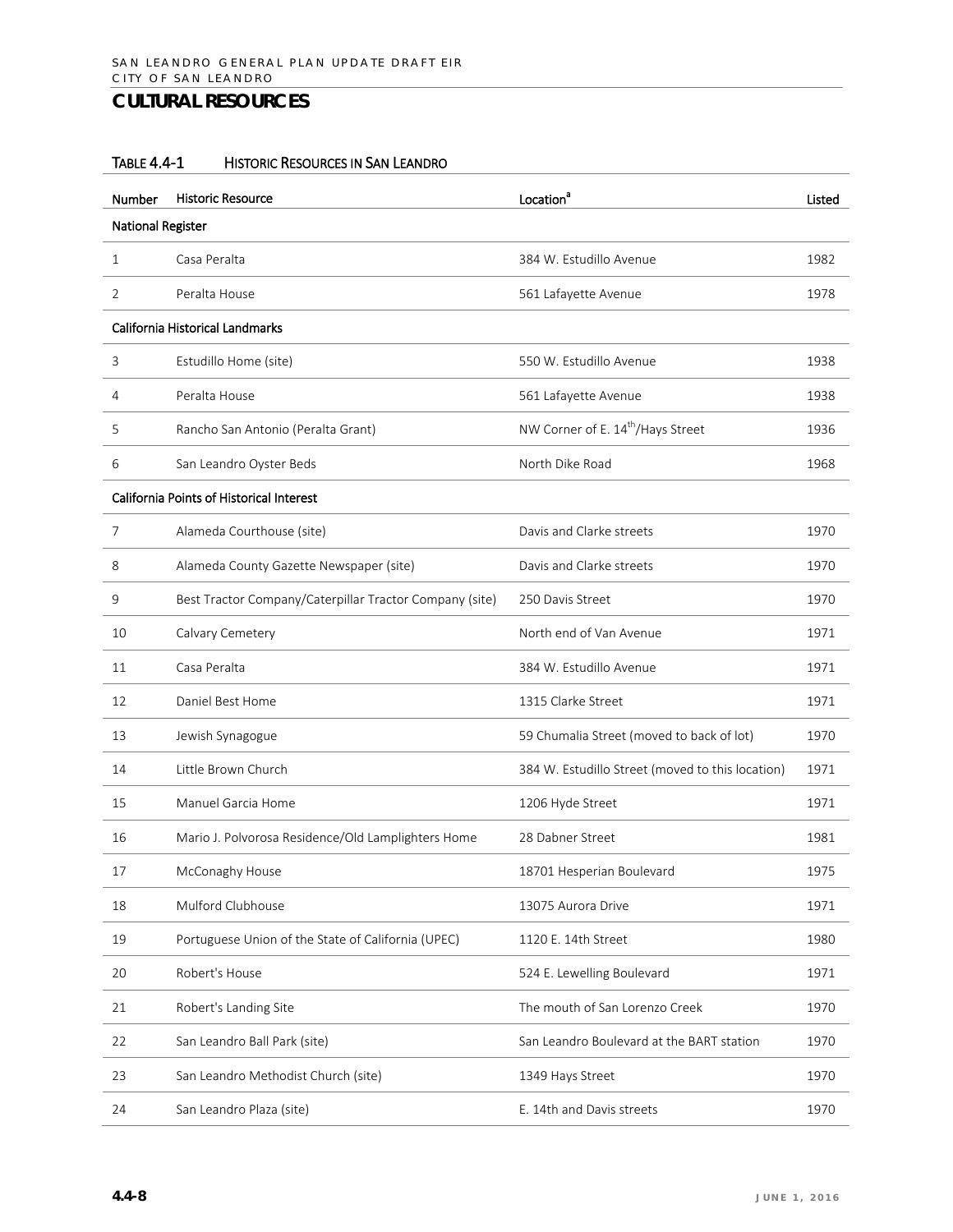| <b>Number</b> | <b>Historic Resource</b>                                 | Location <sup>a</sup>                  | Listed |
|---------------|----------------------------------------------------------|----------------------------------------|--------|
| 25            | San Leandro Reporter (site)                              | Davis and Clarke streets               | 1971   |
| 26            | San Lorenzo Cemetery                                     | Hesperian Boulevard and College Street | 1971   |
| 27            | Southern Pacific Railroad Station, San Leandro Passenger | 801 Davis Street                       | 1971   |
| 28            | Thrasher Park                                            | 1300 Davis Street                      | 1971   |
| 29            | San Leandro Town Hall (site)                             | 250 Davis Street                       | 1970   |
|               | Locally Recognized Historic Resources                    |                                        |        |
| 30            | <b>Best Building</b>                                     | 1300 East 14 <sup>th</sup> Street      |        |
| 31            | Blacksmith Shop                                          | 1363 Hays Street                       |        |
| 32            | Captain William Roberts Home                             | 526 Lewelling Boulevard                |        |
| 33            | Casa Peralta                                             | 384 W. Estudillo Street                |        |
| 34            | Colonial Revival Residence                               | 659 Estudillo Avenue                   |        |
| 35            | Daniel Best House                                        | 1315 Clarke Street                     |        |
| 36            | Italianate Residence                                     | 397 Maud Avenue                        |        |
| 37            | Italianate Residence                                     | 857 Estudillo Avenue                   |        |
| 38            | Little Brown Church                                      | 384 W. Estudillo Street (moved)        |        |
| 39            | Little Shul                                              | 642 Dolores Avenue (moved)             |        |
| 40            | Manuel Garcia Home                                       | 1106 Hyde Street                       |        |
| 41            | Mario J. Polvorosa Residence/Old Lamplighters Home       | 28 Dabner Street                       |        |
| 42            | Orchard Street Neighborhood                              | 1348-1470 Orchard Street               |        |
| 43            | Peralta House                                            | 561 Lafayette Avenue                   |        |
| 44            | Redwood Trees                                            | Corner of Juana and Bancroft           |        |
| 45            | Redwood Trees                                            | 647 Juana Avenue                       |        |
| 46            | <b>Redwood Trees</b>                                     | 651 Juana Avenue                       |        |
| 47            | Southern Pacific Railroad Station                        | 801 Davis Street                       |        |
| 48            | Victorian Residence                                      | 308 W. Joaquin Avenue                  |        |
| 49            | Victorian Residence                                      | 678 Juana Avenue                       |        |
| 50            | Victorian Residence                                      | 310-312 Warren Avenue                  |        |

#### TABLE 4.4-1 HISTORIC RESOURCES IN SAN LEANDRO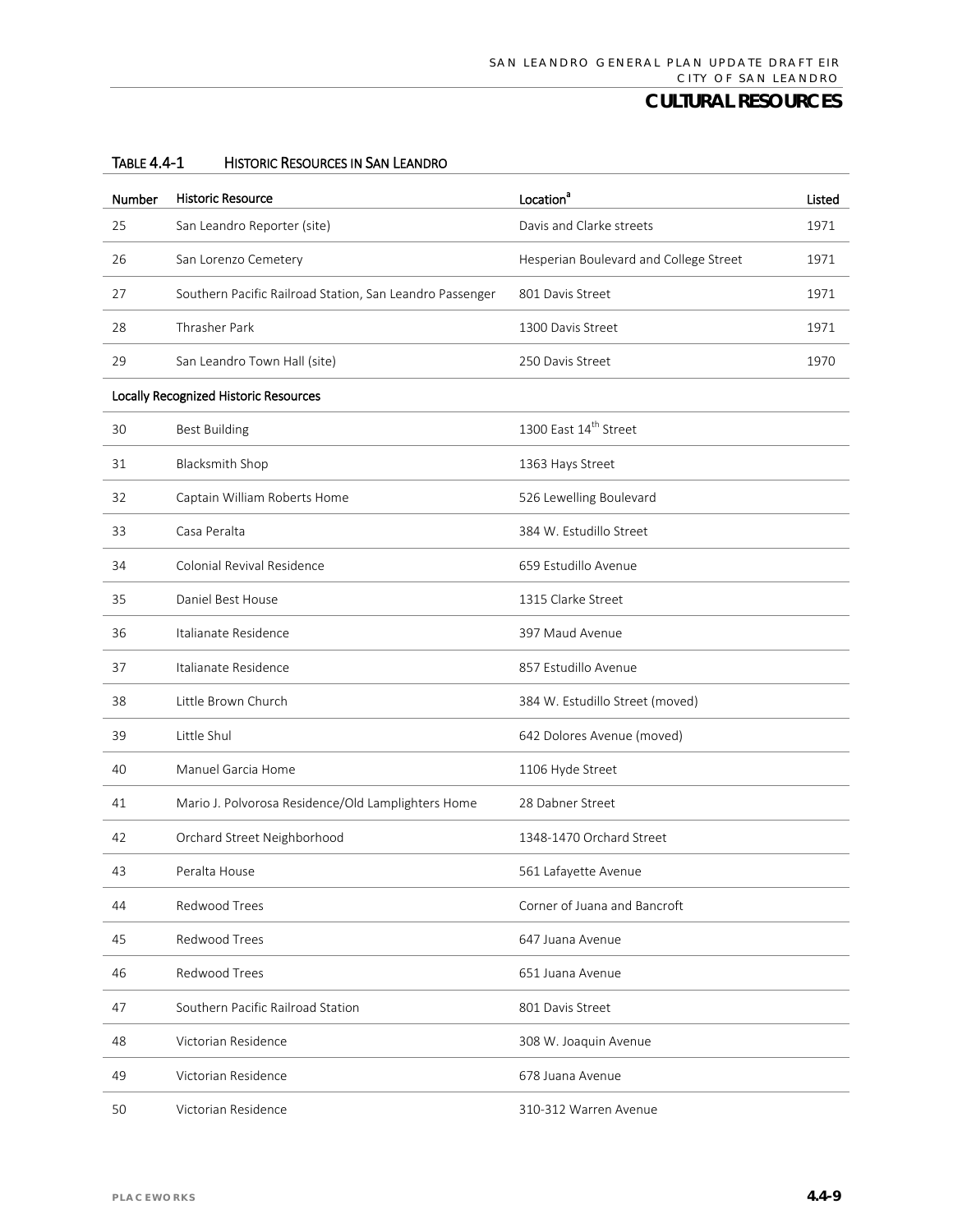#### TABLE 4.4-1 HISTORIC RESOURCES IN SAN LEANDRO

| Number | <b>Historic Resource</b> | Location <sup>ª</sup> | Listed |
|--------|--------------------------|-----------------------|--------|
| 51     | Water Tank House         | 444 Harlan Street     |        |
| 52     | Water Tank House         | 254 Callan Avenue     |        |
| 53     | Water Tank House         | 383 Preda Street      |        |

Note: Some historical resources are either listed on the National Register, State Register, or Local Register, or a combination of either of those designations.

a. Locations listed for California Places of Historical Interest refer to the location of where a plaque was erected by the State. Source: Tom Origer & Associates, 2015; City of San Leandro, 2016.

# **4.4.2 STANDARDS OF SIGNIFICANCE**

The proposed project would result in a significant cultural resource impact if it would:

- 1. Cause a substantial adverse change in the significance of a historical resource as defined in 15064.5.
- 2. Cause a substantial adverse change in the significance of an archeological resource pursuant to 15064.5.
- 3. Directly or indirectly destroy a unique paleontological resource or site or unique geologic feature.
- 4. Disturb any human remains, including those interred outside of formal cemeteries.
- 5. Cause a substantial adverse change in the significance of a tribal cultural resource as defined in Public Resources Code 21074. (Because the Notice of Preparation for this EIR was filed prior to July 1, 2015, compliance with AB 52 was not required for this EIR. However, this threshold is included to provide a thorough analysis of potential impacts.)

## **4.4.3 IMPACT DISCUSSION**

This section analyzes potential project-specific and cumulative impacts to cultural resources.

#### **CULT-1 The proposed project would not cause a substantial adverse change in the significance of a historical resource.**

### **Proposed General Plan Update**

The types of cultural resources that meet the definition of historical resources under CEQA Section 21084.46 generally consist of districts, sites, buildings, structures, and objects that are significant for their traditional, cultural, and/or historical associations. Under CEQA, both prehistoric and historic-period archaeological sites may qualify based on historical associations.<sup>[14](#page-9-0)</sup> As such, the two main historical

<span id="page-9-0"></span><sup>&</sup>lt;sup>14</sup> California Code of Regulation, Title 14, Chapter 3, Section 15064.5©, Determining the Significance of Impacts on Historical and Unique Archaeological Resources.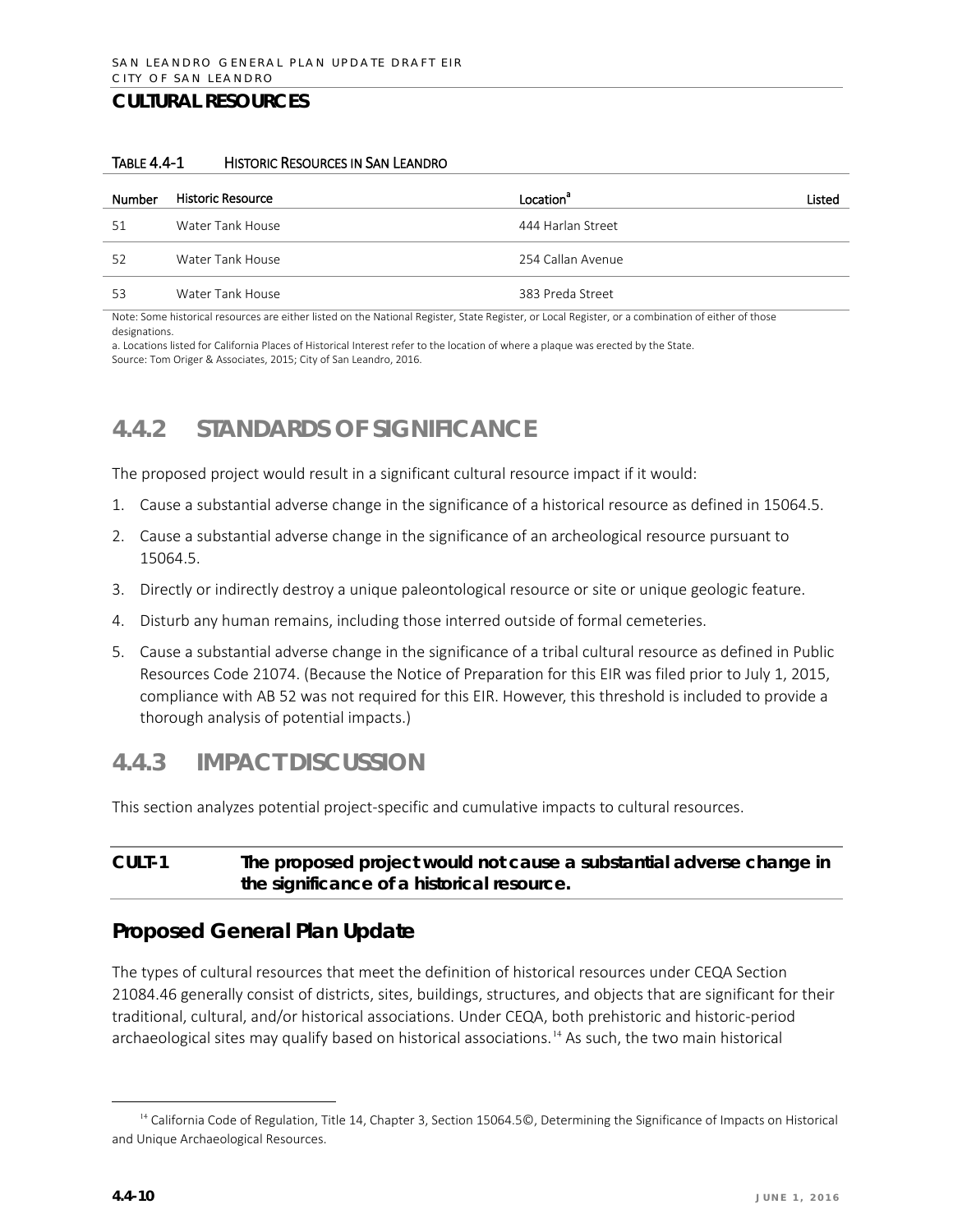resources that are subject to impact, and that may be impacted by development allowed under the proposed Plan, are historical archaeological deposits and historical architectural resources. The following impact discussion focuses on impacts to historical architectural resources. Impacts to archaeological resources are discussed under CULT-2, and human remains are addressed under CULT-4.

Development under the proposed Plan could cause a significant impact on historic resources by:

- Allowing development that would demolish a historic resource, which by definition would result in the material impairment of a resource's ability to convey its significance.
- Allowing development that would inappropriately modify an historical resource, which may include using incompatible materials, designs, or construction techniques in a manner that alters characterdefining features.
- **Permitting inappropriate new construction, which could introduce incompatible new buildings that** clash with an established architectural context (e.g., a historic district).

As listed in Table 4-4.1, there are 46 recognized structures/sites in San Leandro that are identified historical resources. These resources include structures/sites designated at the federal, State, and local level. As described in Chapter 3, Project Description, future development under the proposed Plan would be focused within Priority Development Area's (PDAs), which include the Downtown and East 14<sup>th</sup> Street corridor, and potentially the Bay Fair area, which is preparing to become a PDA. As shown in Figure 4-4.1, recognized historical resources are located within these development areas. Therefore, by establishing the policy framework to guide new residential and non-residential development in areas where future development activities could either directly or indirectly adversely affect an historic resource, the proposed Plan could have the potential to impact historic resources.

Future development under the proposed Plan would be required to comply with existing federal, State, and local laws and procedures that protect historic resources. On a project-by-project basis, CEQA requires the evaluation and disclosure of significant effects on properties on historical resources listed in the National Register, California Register, or local register, and on properties determined to be significant by the lead agency or eligible for listing on the California Register. The California Historical Building Code provides standards for rehabilitating, preserving, restoring, and relocating historical resources. Chapter 4- 26 of the City of San Leandro Municipal Code includes regulations for the recording, designation, and alterations to the historic resources within the city, as well as procedures for the demolition, destruction, relocation, or removal of a designated historic resource. Compliance with these existing regulations and procedures would ensure that future development allowed by the proposed Plan would not have a direct significant impact on a historical resource.

Even if the historical resources were retained as development and redevelopment occurs under the proposed Plan, future development under the Plan could cause a significant impact on historical resources if the new construction were incompatible with existing historic properties (for example, by introducing new construction that extends to all property lines in an area where the historical pattern is to have setbacks), or if the massing (height and bulk) or design details (materials and features) of the new construction were incompatible with existing historical resources. In this sense, the proposed Plan could impair the historic integrity of important resources with larger and denser new construction.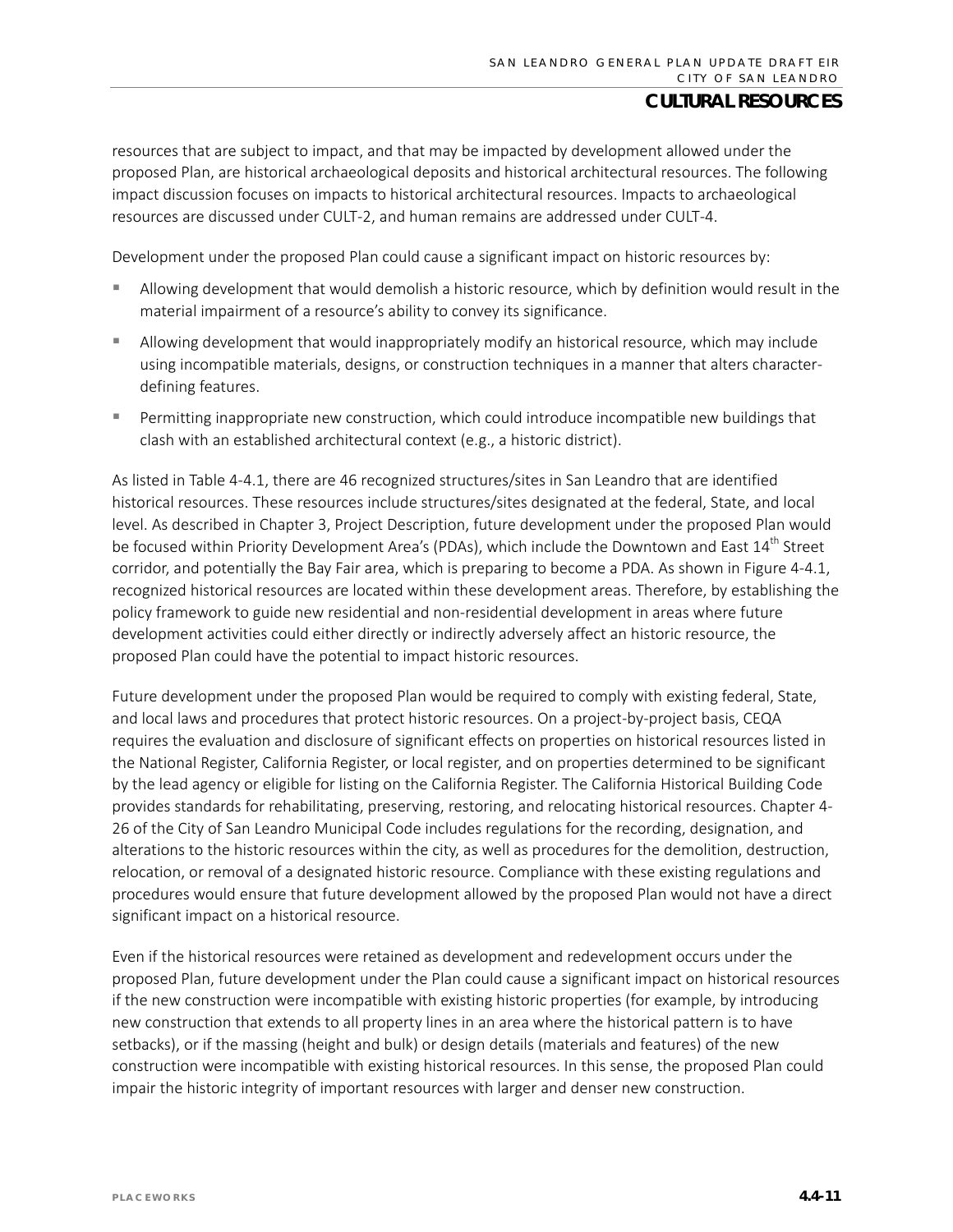The proposed Plan's Historic Preservation and Community Design Element includes goals, policies, and actions that aim to preserve, maintain, and reduce impacts to historic resources:

- Policy CD-1.7: Protecting Resource Integrity. Ensure that new development, alterations, and remodeling projects on or adjacent to historic properties are sensitive to historic resources and are compatible with the surrounding historic context. Ensure that the San Leandro Zoning Ordinance and any future design guidelines include the necessary standards and guidelines to implement this policy.
- Policy CD-1.8: Relocation of Historic Structures. Encourage the relocation of older structures into designated historic districts as an alternative to demolition and an incentive for restoration.
- Policy CD-1.9: Maintenance and Rehabilitation. Strongly encourage the maintenance and upkeep of historic properties to avoid the need for costly rehabilitation and demolition. Demolition should only be allowed if the City determines that it is necessary to protect health, safety, and welfare, and that the structure has no reasonable economic use.
- Policy CD-2.1: Preservation and City Planning. Recognize the importance of local historic and cultural resources in the City's long-range planning activities, including the General Plan, specific plans, and neighborhood or area plans. Maintain a historic preservation component in the General Plan, with periodic updates to reflect changing conditions, additional listings, and new preservation programs.
- Policy CD-2.2: Planning and Building Decisions. Ensure that day-to-day planning and building activities, including the issuance of building permits, demolition permits, zoning approvals, site plan approvals, and use permits, are consistent with and further the achievement of local historic preservation goals. The City's zoning and building codes should support the reuse and restoration of historic buildings.
- Policy CD-5.4: Architectural Consistency. In established neighborhoods, protect architectural integrity by requiring infill housing, replacement housing, and major additions or remodels to be sensitive to and compatible with the prevailing scale and appearance of adjacent development.

Compliance with existing federal, State, and local laws and regulations, and consistency with the proposed policies listed above would ensure that future development under the proposed Plan would not result in significant adverse effects to historic resources and the impact would be *less than significant*.

Significance before Mitigation: Less than significant.

## **Proposed Zoning Code Amendments**

The proposed amendments to the Zoning Code would bring the Zoning Code into conformance with the proposed Plan. The proposed Zoning Code would implement the proposed Plan and would help to guide development in key areas of the city. Proposed Zoning Code amendments would allow increased growth include increased building density, intensity (floor area ratio, or FAR), and height limits in commercial districts, including in areas with known historic resources, such as Downtown. Some proposed Zoning Code amendments could potentially allow future development that could increase the intensity and/or proximity of incompatible new buildings adjacent to historic resources. Specifically:

 Corner side yard setback requirements would be decreased to zero feet in the DA-1, DA-2, DA-3, DA-4 and DA-6 districts.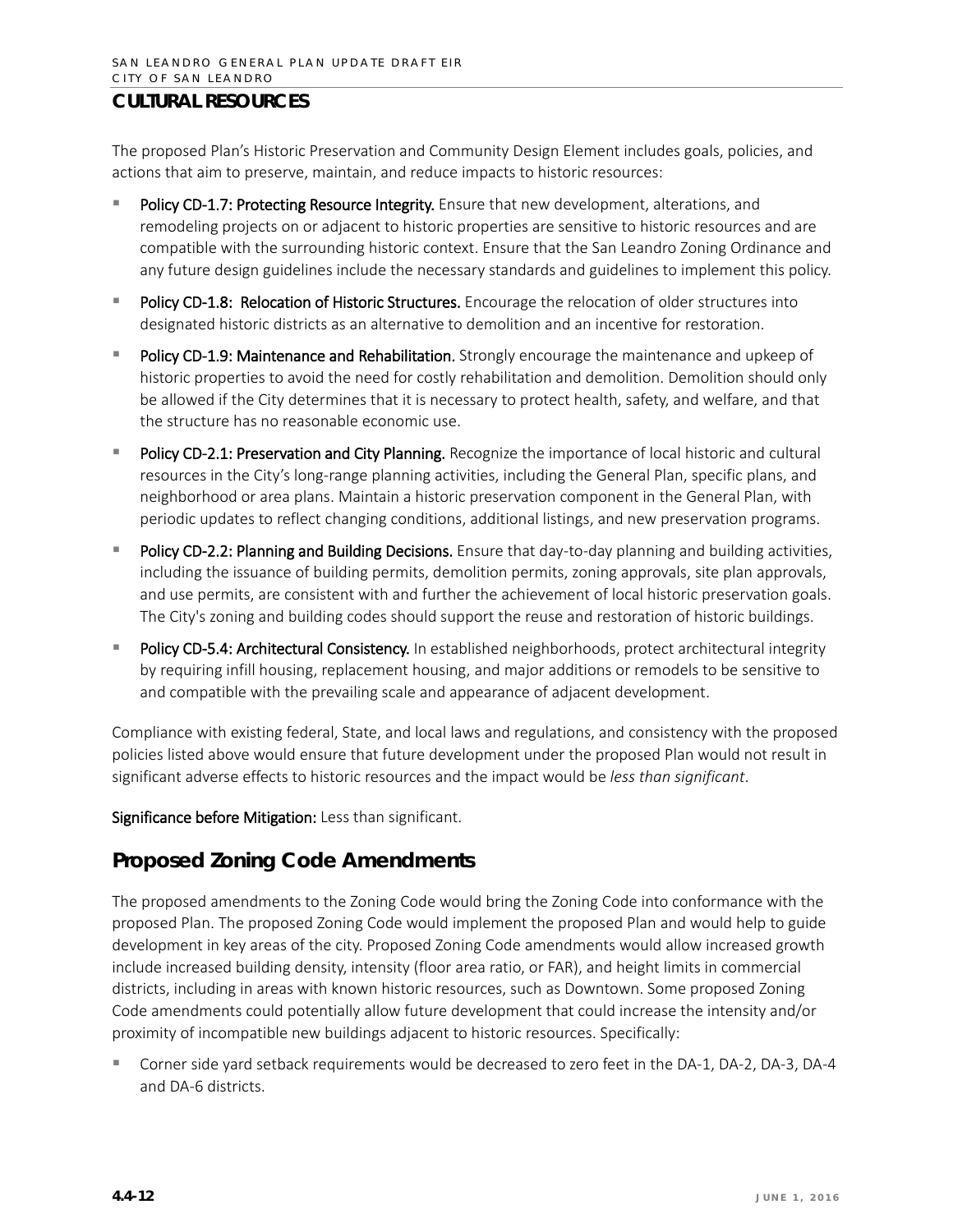- Allowable residential density on lots greater than 10,000 square feet in the DA-1 district would increase from 70 to 100 dwelling units per acre.
- Maximum non-residential FAR would increase from 2.0 to 3.5 in the DA-1 district.
- Maximum non-residential FAR would increase from 4.0 to 5.0 in the DA-6 district, for parcels adjacent to the BART station.

As described above, existing federal, State, and local regulations and procedures would protect historical resources from direct adverse effects. However, new development constructed with higher building density, intensity, or building heights may be inconsistent with nearby historical properties. As described above, the proposed Plan includes policies that would apply to new development allowed under the Zoning Code and would ensure compatibility with historical resources. Therefore, impacts from the proposed Zoning Code amendments would be *less than significant*.

#### Significance before Mitigation: Less than significant.

### **CULT-2 The proposed project would not cause a substantial adverse change in the significance of an archeological resource pursuant to CEQA Guidelines Section 15064.5.**

### **Proposed General Plan Update**

Archaeological deposits that meet the definition of historical resource under CEQA Section 21084.1 or CEQA Guidelines Section 15064.5 could be present in San Leandro and could be damaged or destroyed by ground-disturbing construction activities (e.g., site preparation, grading, excavation, and trenching for utilities) associated with development allowed under the proposed Plan. Should this occur, the ability of the deposits to convey their significance, either as containing information about prehistory or history, or as possessing traditional or cultural significance to Native American or other descendant communities, would be materially impaired.

Archaeologists and historians have identified at least ten archaeological sites in the city between San Leandro Creek and San Lorenzo Creek.<sup>[15](#page-12-0)</sup> Further, there are few remaining traces of the first 100 years of European settlement in San Leandro.<sup>[16](#page-12-1)</sup> As described in Chapter 3, Project Description, future development under the proposed Plan would be focused within PDAs, which include the Downtown, East  $14<sup>th</sup>$  Street corridor, and potentially the Bay Fair area, where City efforts to make it a PDA are underway. Within these areas, there is one known archaeological site along the East 14<sup>th</sup> Street corridor. Because the proposed Plan is a citywide document that would guide development and redevelopment in all areas of the city, including in creekside areas where unknown buried archaeological deposits may be more likely to exist, it is unknown whether the proposed Plan would allow development on a site containing buried resources.

<span id="page-12-0"></span><sup>15</sup> City of San Leandro, *General Plan*, page 7-2.

<span id="page-12-1"></span><sup>16</sup> City of San Leandro, *General Plan*, page 7-2.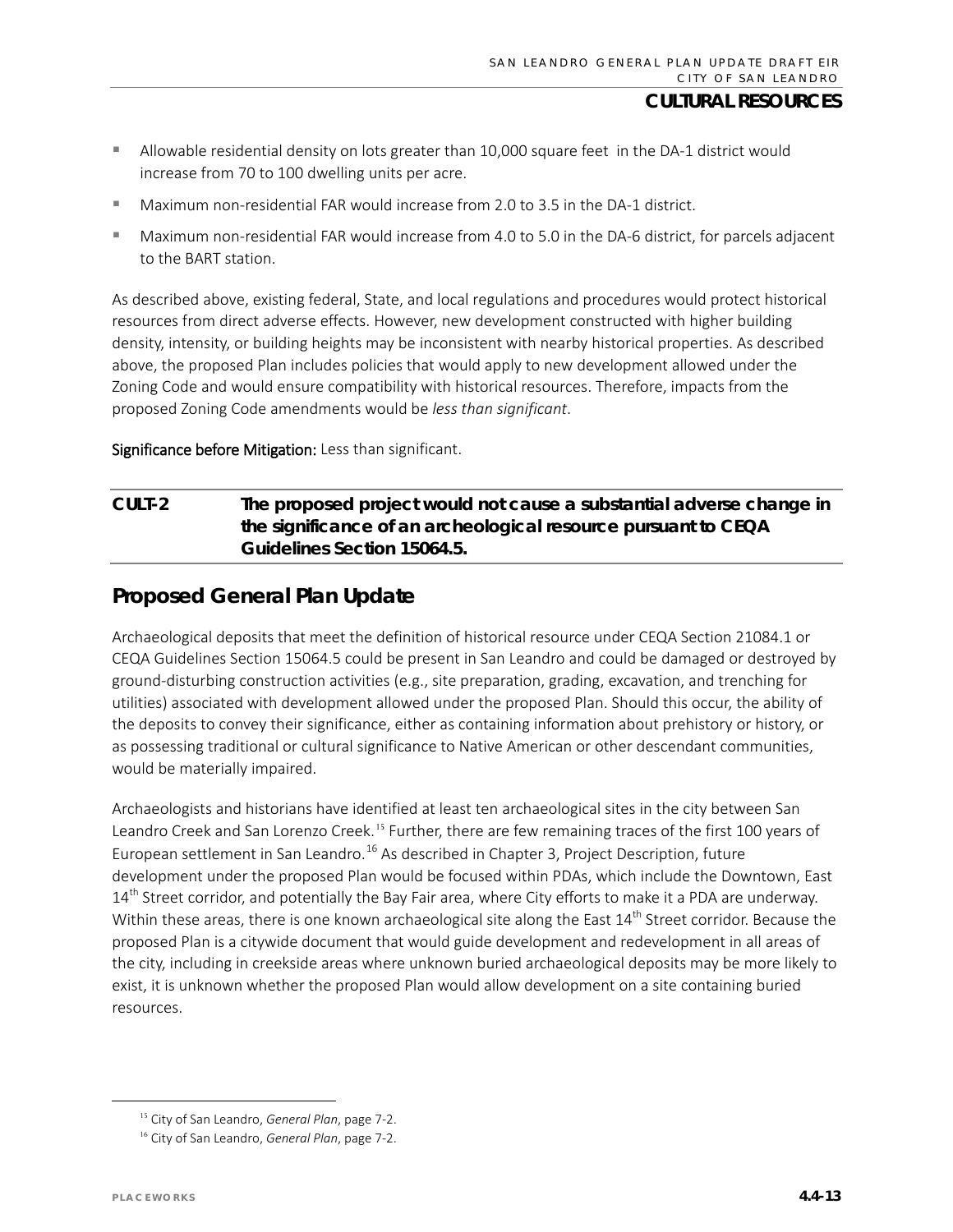In the event that an archeological resources is uncovered during future development, existing State and local regulations and procedures would provide for the protection of discovered resources. CEQA requires the evaluation of impacts to archaeological resources on a project-by-project basis and outlines procedures to follow if an impact would occur. If it can be demonstrated that a project will damage a unique archaeological resource, the lead agency may require reasonable efforts for the resources to be preserved in place or left in an undisturbed state. The Public Resources Code also details required mitigation if unique archaeological resources are not preserved in place. Chapter 4-26 of the City of San Leandro Municipal Code establishes regulations for the identification, designation, protection, enhancement, perpetuation and use of archaeological resources.

In addition, the proposed Plan's Historic Preservation and Community Design Element includes policies and actions that would provide for the identification of archaeological deposits prior to actions that may disturb such deposits; the preservation and protection of such deposits; and the evaluation of unanticipated finds made during construction:

- Policy CD-1.12: Archaeological Resources. Recognize the potential for paleontological, prehistoric, historic, archaeological, and tribal cultural resources and ensure that future development takes the measures necessary to identify and preserve such resources.
- **E** Action CD-1.12.A: Archaeological Site Inventory. Maintain standard conditions of approval for new development which require consultation with a professional archaeologist in the event that any subsurface paleontological, prehistoric, archaeological, or tribal cultural resource remains are discovered during any construction or preconstruction activities on a development site. This includes consultation with Native American organizations prior to continued site work in the event such remains are discovered.

Compliance with existing State and local laws and regulations, and the proposed policy and action listed above, would protect unrecorded archaeological deposits in San Leandro by providing for the early detection of potential conflicts between development and resource protection, and by preventing or minimizing the material impairment of the ability of archaeological deposits to convey their significance through excavation or preservation. Thus the impact to unique, buried archaeological deposits would be *less than significant*.

#### Significance before Mitigation: Less than significant.

## **Proposed Zoning Code Amendments**

The proposed amendments to the Zoning Code would bring the Zoning Code into conformance with the proposed Plan. The proposed Zoning Code would implement the proposed Plan and would help to guide development in key areas of the city. Proposed Zoning Code amendments that would allow increased growth include increased building density, intensity (FAR), and height limits in commercial districts. Future growth under the proposed Zoning Code amendments could affect unknown archaeological resources. As described above, existing State and local regulations and procedures, along with proposed Plan policies, would protect archaeological resources from adverse effects. Therefore, impacts from the proposed Zoning Code amendments would be *less than significant*.

#### Significance before Mitigation: Less than significant.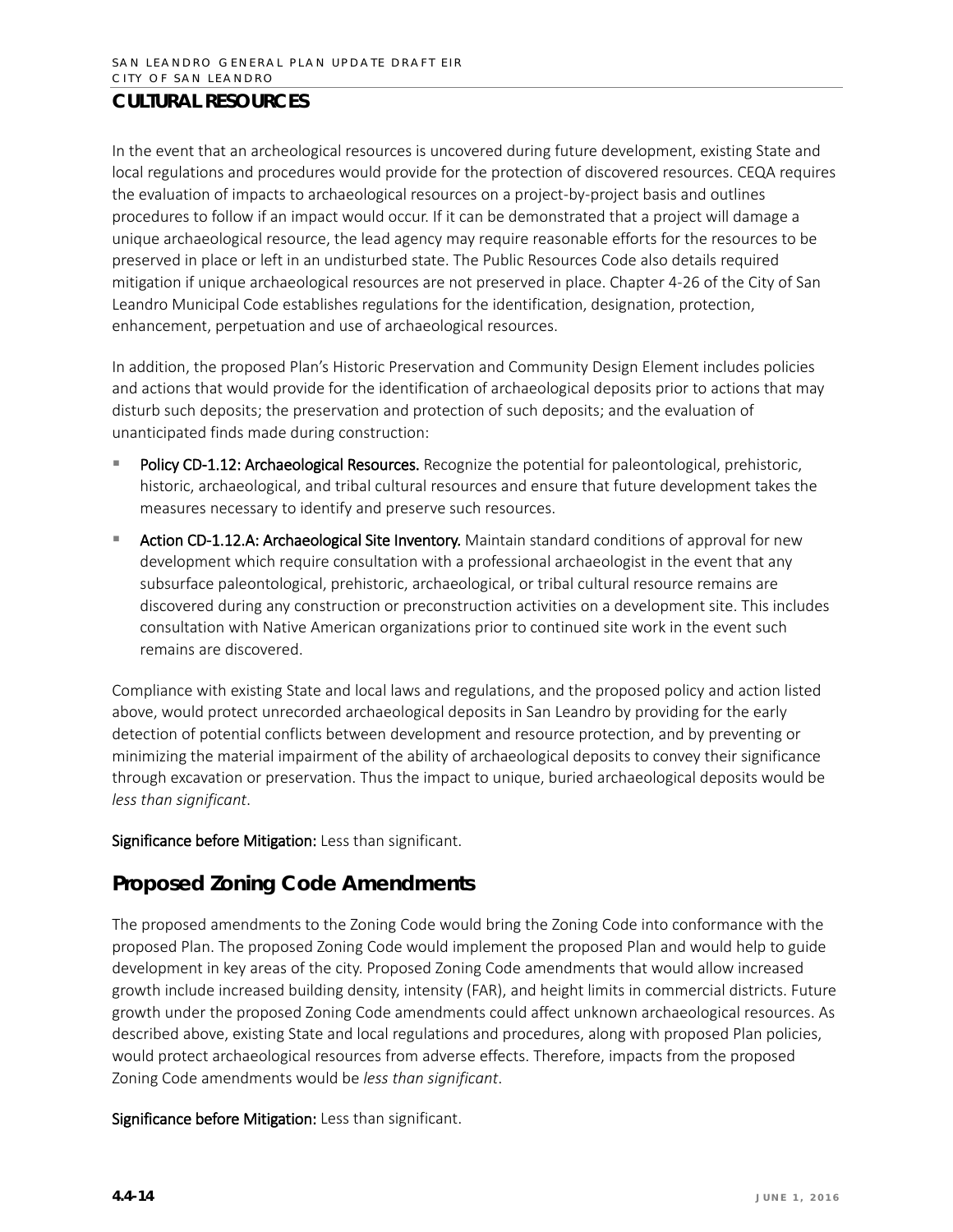#### **CULT-3 The proposed project would not directly or indirectly destroy a unique paleontological resource or site or unique geological feature.**

## **Proposed General Plan Update**

A search of the of the University of California's Museum of Paleontology at Berkeley database was completed and concluded there were no known or recorded fossil localities within San Leandro.<sup>[17](#page-14-0)</sup> However, there could be fossils of potential scientific significance in geological formations that are not recorded in the database. It is possible that ground-disturbing construction associated with development allowed under the proposed Plan could reach significant depths below the ground surface. Should this occur, damage to, or destruction of, paleontological resources could result, which would prevent the realization of their scientific data potential through documentation and analysis.

In the event that a unique paleontological resource or site or unique geological feature is uncovered during future development, the proposed Plan's Historic Preservation and Community Design Element includes policies and actions that would provide for the identification of paleontological deposits prior to actions that may disturb such deposits; the preservation and protection of such deposits; and the evaluation of unanticipated finds made during construction:

- Policy CD-1.12: Archaeological Resources. Recognize the potential for paleontological, prehistoric, historic, archaeological, and tribal cultural resources and ensure that future development takes the measures necessary to identify and preserve such resources.
- **E** Action CD-1.12.A: Archaeological Site Inventory. Maintain standard conditions of approval for new development which require consultation with a professional archaeologist in the event that any subsurface paleontological, prehistoric, archaeological, or tribal cultural resource remains are discovered during any construction or preconstruction activities on a development site. This includes consultation with Native American organizations prior to continued site work in the event such remains are discovered.

Compliance with the proposed policy and action listed above would protect unrecorded paleontological resources or unique geological features in the planning area by providing for the early detection of potential conflicts between development and resource protection, and by preventing or minimizing the material impairment of the ability of paleontological deposits to convey their significance through excavation or preservation. Thus, the impact to paleontological resources or unique geological features would be *less than significant*.

#### Significance before Mitigation: Less than significant.

## **Proposed Zoning Code Amendments**

The proposed amendments to the Zoning Code would bring the Zoning Code into conformance with the proposed Plan. The proposed Zoning Code would implement the proposed Plan and would help to guide development in key areas of the city. Proposed Zoning Code amendments that would allow increased

<span id="page-14-0"></span><sup>&</sup>lt;sup>17</sup> Beard, Vicki, 2015, Tom Origer & Associates.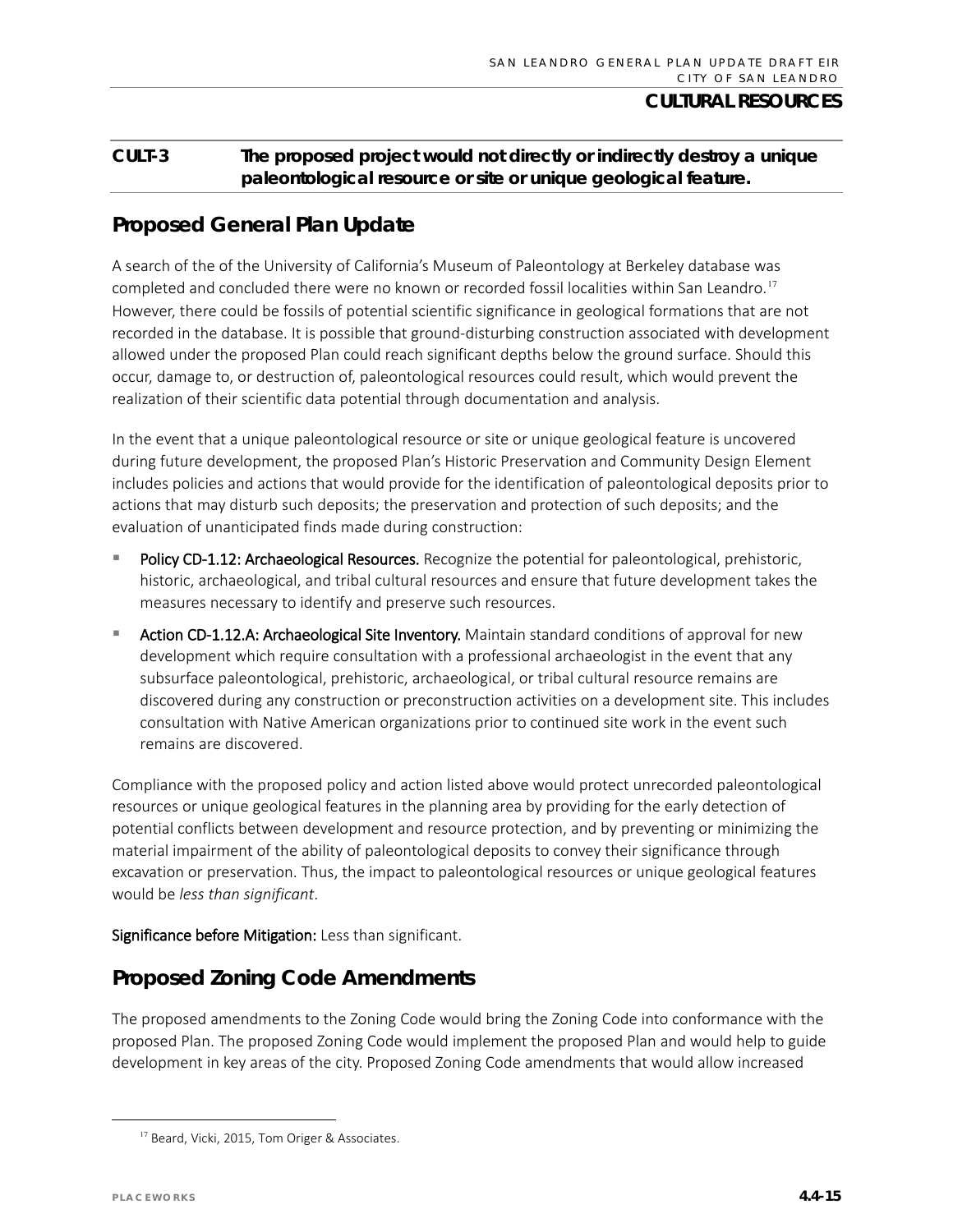growth, include increased building density, intensity (FAR), and height limits in commercial districts. Future growth under the proposed Zoning Code amendments could affect unknown paleontological resources. As described above, proposed Plan policies would protect paleontological resources from adverse effects. Therefore, impacts from the proposed Zoning Code amendments would be *less than significant*.

Significance before Mitigation: Less than significant.

#### **CULT-4 The proposed project would not disturb any human remains, including those interred outside of formal cemeteries.**

## **Proposed General Plan Update**

Human remains associated with pre-contact archaeological deposits could exist within San Leandro and could potentially be encountered at the time future development under the proposed Plan occurs. The associated ground-disturbing activities, such as site grading and trenching for utilities, have the potential to disturb human remains interred outside of formal cemeteries. Descendant communities may ascribe religious or cultural significance to such remains, and may view their disturbance as an unmitigable impact. Disturbance of unknown human remains would be a significant impact.

Any human remains encountered during ground-disturbing activities are required to be treated in accordance with California Health and Safety Code Section 7050.5, Public Resources Code Section 5097.98 and the California Code of Regulations Section 15064.5(e) (CEQA), which state the mandated procedures of conduct following the discovery of human remains. According to the provisions in CEQA, if human remains are encountered at the site, all work in the immediate vicinity of the discovery shall cease and necessary steps to ensure the integrity of the immediate area shall be taken. The Alameda County Coroner shall be notified immediately. The Coroner shall then determine whether the remains are Native American. If the Coroner determines the remains are Native American, the Coroner shall notify the NAHC within 24 hours, who will, in turn, notify the person the NAHC identifies as the Most Likely Descendent (MLD) of any human remains. Further actions shall be determined, in part, by the desires of the MLD. The MLD has 48 hours to make recommendations regarding the disposition of the remains following notification from the NAHC of the discovery. If the MLD does not make recommendations within 48 hours, the owner shall, with appropriate dignity, reinter the remains in an area of the property secure from further disturbance. Alternatively, if the owner does not accept the MLD's recommendations, the owner or the descendent may request mediation by the NAHC. Through mandatory regulatory procedures described above impacts to human remains would be *less than significant*.

Significance before Mitigation: Less than significant.

## **Proposed Zoning Code Amendments**

The proposed amendments to the Zoning Code would bring the Zoning Code into conformance with the proposed Plan. The proposed Zoning Code would implement the proposed Plan and would help to guide development in key areas of the city. Proposed Zoning Code amendments that would allow increased growth include increased building density, intensity (FAR), and height limits in commercial districts. Future growth under the proposed Zoning Code amendments could affect unknown human remains. As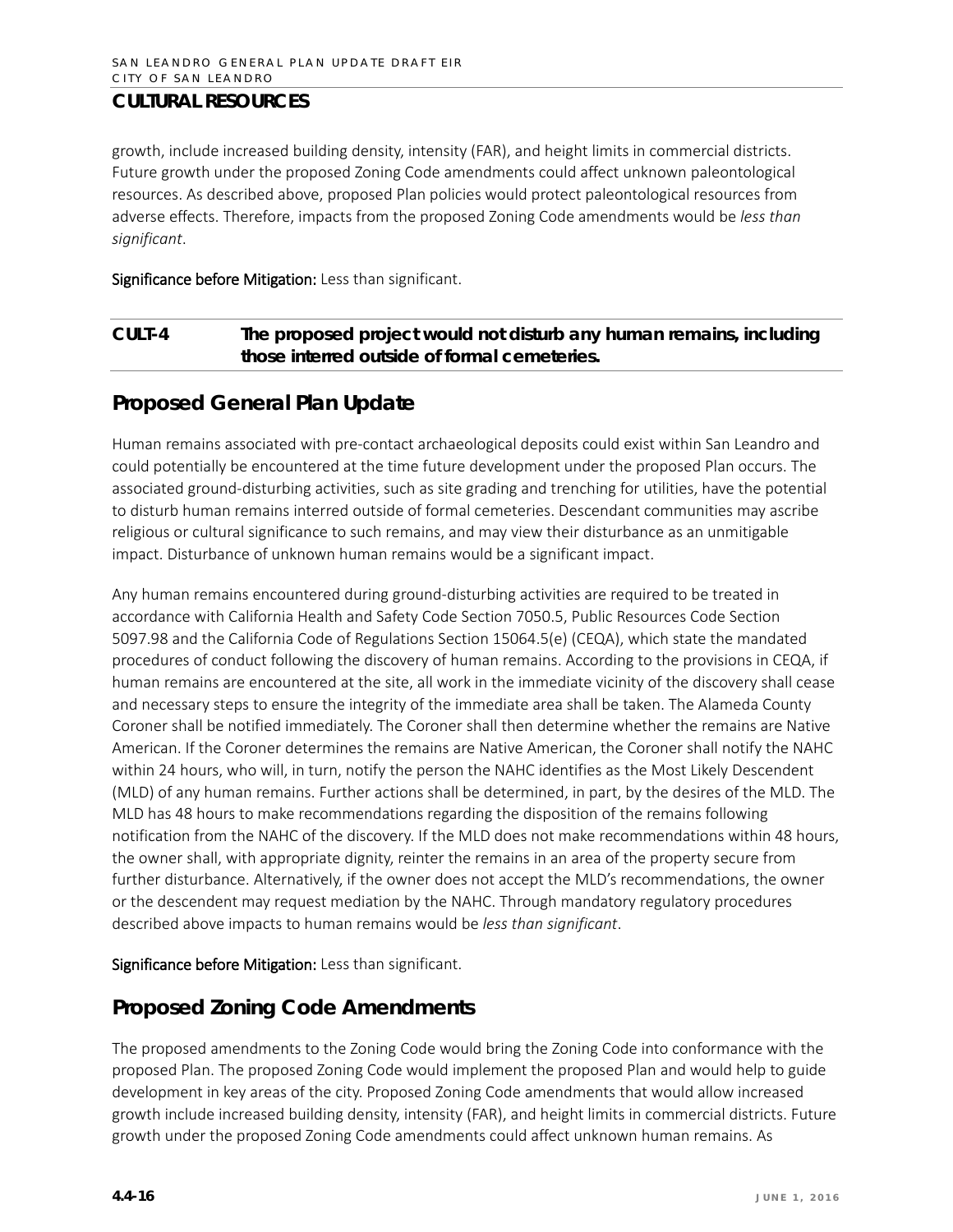described above, existing State regulations would protect human remains resources from adverse effects. Therefore, impacts from the proposed Zoning Code amendments would be *less than significant*.

Significance before Mitigation: Less than significant.

### **CULT-5 The proposed project would not cause a substantial adverse change in the significance of a tribal cultural resource as defined in Public Resources Code 21074.**

Because the Notice of Preparation for this EIR was filed prior to July 1, 2015, compliance with AB 52 was not required for this EIR. However, this threshold is included to provide a thorough analysis of potential impacts.

### **Proposed General Plan Update**

As previously described in Section 4.4.1.1, Regulatory Framework, under the subheading "Native American Historic Resources Protection Act," a TCR is defined under AB 52 as a site, feature, place, or cultural landscape that is geographically defined in terms of size and scope, sacred place, and object with cultural value to a California Native American tribe, and that is either included or eligible for inclusion in the California Register or local register of historical resources. Or, a resource can be determined to be a TCR if the City of San Leandro, acting as the lead agency, supported by substantial evidence, chooses at its discretion to treat the resource as a TCR.<sup>[18](#page-16-0)</sup>

As discussed under CULT-2, archaeologists and historians have identified at least ten archaeological sites in the city between San Leandro Creek and San Lorenzo Creek. [19](#page-16-1) There are no reported ethnographic sites within San Leandro. However, it is possible that an unknown TCR could be found during ground disturbing project construction activities.

In the event that a TCR is uncovered during future development, the proposed Plan's Historic Preservation and Community Design Element includes policies and actions that would provide for the identification of paleontological deposits prior to actions that may disturb such deposits; the preservation and protection of such deposits; and the evaluation of unanticipated finds made during construction:

- Policy CD-1.12: Archaeological Resources. Recognize the potential for paleontological, prehistoric, historic, archaeological, and tribal cultural resources and ensure that future development takes the measures necessary to identify and preserve such resources.
- Action CD-1.12.A: Archaeological Site Inventory. Maintain standard conditions of approval for new development which require consultation with a professional archaeologist in the event that any subsurface paleontological, prehistoric, archaeological, or tribal cultural resource remains are discovered during any construction or preconstruction activities on a development site. This includes consultation with Native American organizations prior to continued site work in the event such remains are discovered.

<sup>&</sup>lt;sup>18</sup> Public Resources Code (PRC) Sections 21074(a)(1) and (2).

<span id="page-16-1"></span><span id="page-16-0"></span><sup>19</sup> City of San Leandro, *General Plan*, page 7-2.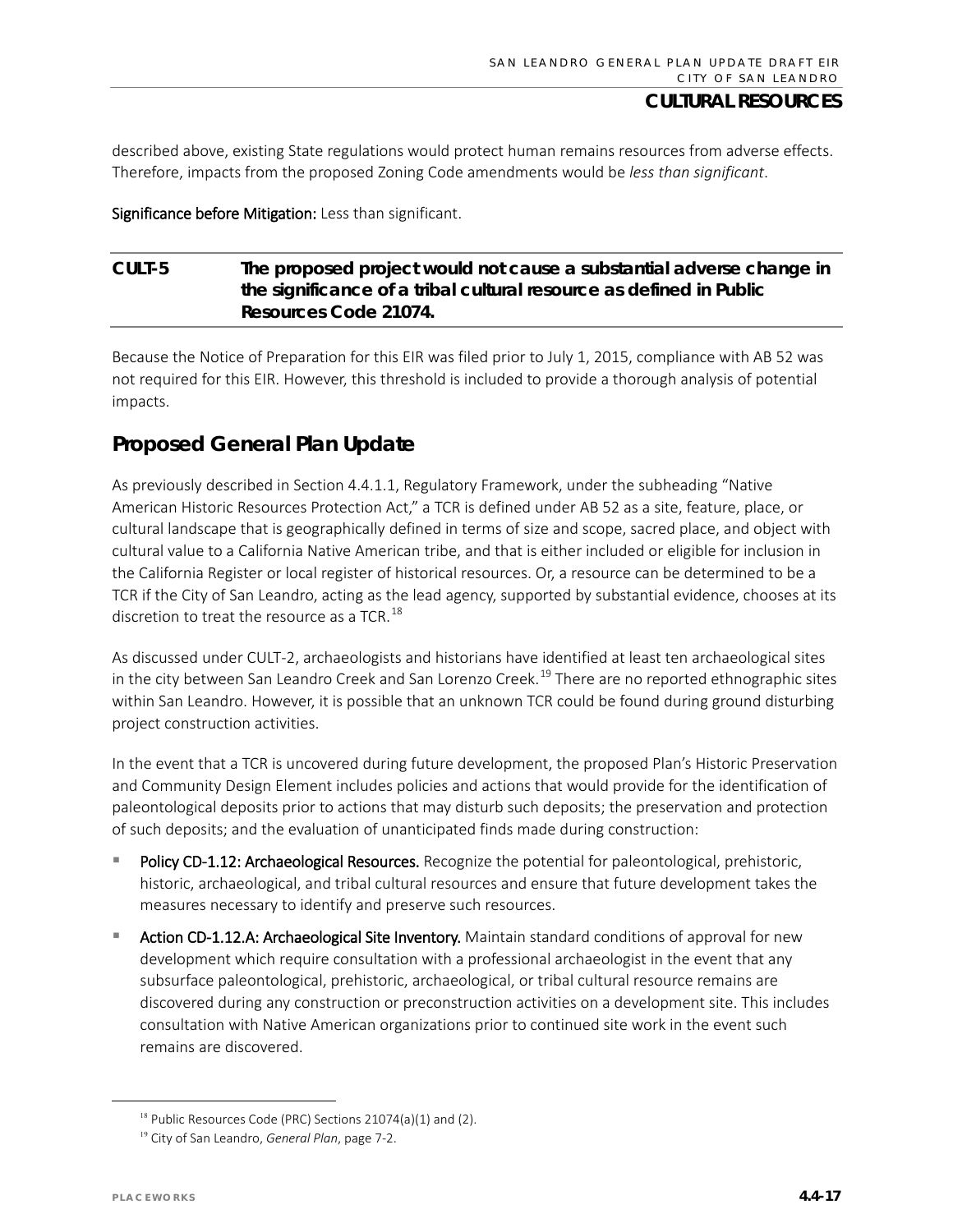Action CD-1.12.B: AB 52 Compliance. Implement the provisions of AB 52 regarding tribal consultation. The City will provide opportunities for meaningful input regarding the protection of tribal resources from Native American representatives in the planning and development review processes.

Compliance with the proposed policy and actions listed above would protect unrecorded TCRs in San Leandro by providing for the early detection of potential conflicts between development and resource protection, and by preventing or minimizing the material impairment of the ability of archaeological deposits to convey their significance through excavation or preservation. Thus, the impact to TCRs would be *less than significant*.

Significance before Mitigation: Less than significant.

### **Proposed Zoning Code Amendments**

The proposed amendments to the Zoning Code would bring the Zoning Code into conformance with the proposed Plan. The proposed Zoning Code would implement the proposed Plan and would help to guide development in key areas of the city. Proposed Zoning Code amendments that would allow increased growth include increased building density, intensity (FAR), and height limits in commercial districts. Future growth under the proposed Zoning Code amendments could affect TCRs. As described above, policies and actions in the proposed Plan would protect TCRs from adverse effects. Therefore, impacts from the proposed Zoning Code amendments would be *less than significant*.

Significance before Mitigation: Less than significant.

# **4.4.4 CUMULATIVE IMPACTS**

### **CULT-6 The proposed project, in combination with past, present, and reasonably foreseeable projects, would result in less-than-significant cumulative impacts with respect to cultural resources.**

As discussed in Chapter 4, Environmental Evaluation, of this Draft EIR, this EIR takes into account growth as projected by the proposed project within San Leandro and its Sphere of Influence (SOI), combined with impacts from projected growth in the surrounding region, based on Association of Bay Area Governments (ABAG) Projections. Cumulative impacts would occur when a series of actions leads to the loss of a substantial type of site, building, or resource. For example, while the loss of a single historic building may not be significant to the character of a neighborhood or streetscape, continued loss of such resources on a project-by-project basis could constitute a significant cumulative effect. This is most obvious in historic districts, where destruction or alteration of a percentage of the contributing elements may lead to a loss of integrity for the district overall. For example, changes to the setting or atmosphere of an area by adding modern structures on all sides of a historically significant building, thus altering the aesthetics of the streetscape, would create a significant impact. Destruction or relocation of historic buildings would also significantly impact the setting. However, similar to the proposed project, future projects throughout the city would be required to comply with existing federal, State, and local regulations, and the proposed Plan's policies and actions listed above.